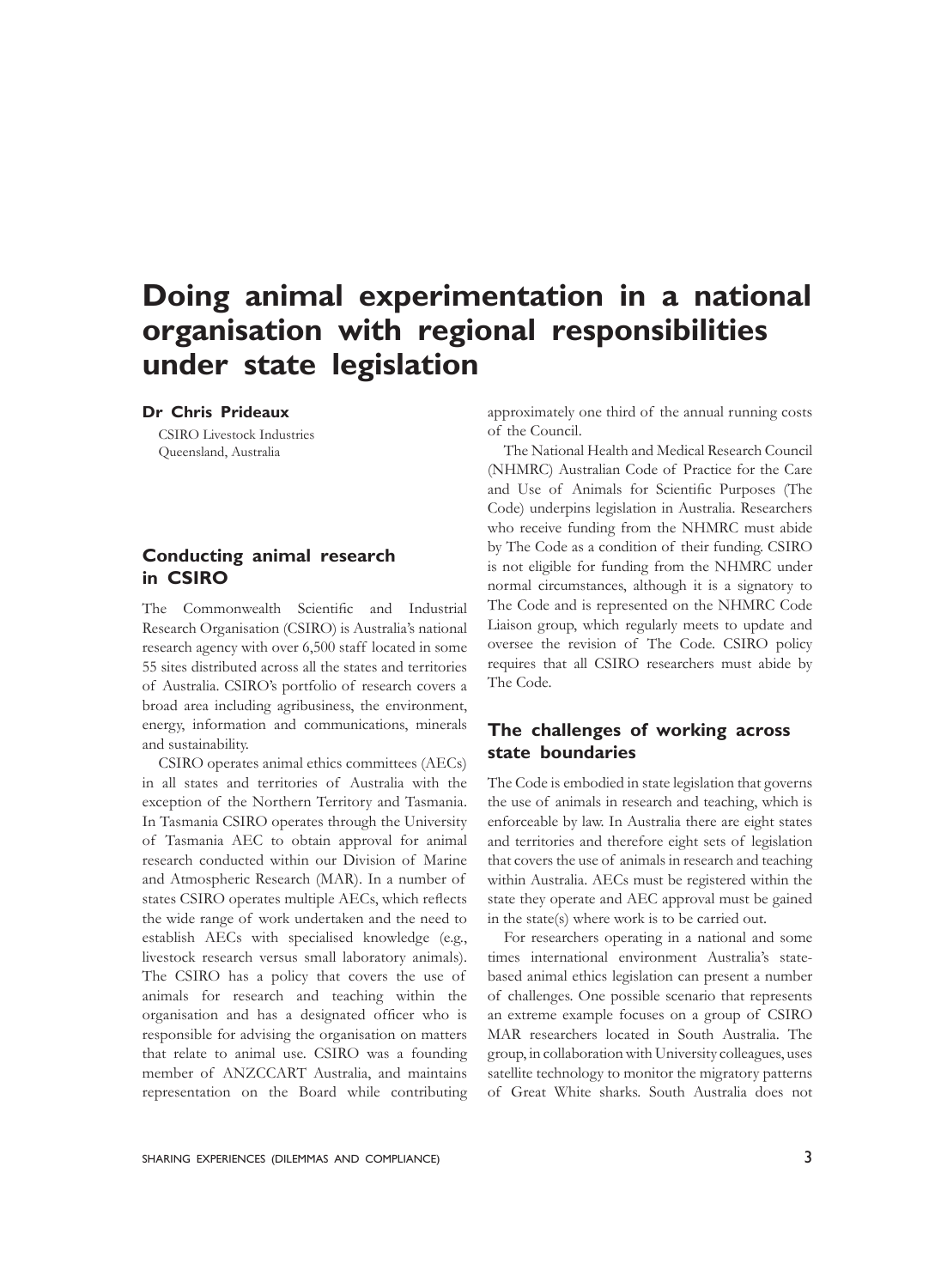include fish in its definition of animals and therefore AEC approval would not be required by legislation to conduct this work in South Australia. If the work of our University colleagues was supported by the NHMRC, then AEC approval would be required as part of their conditions for funding. CSIRO policy states that our researchers must abide by The Code, which does include fish within its definition of an animal, and therefore CSIRO work involving the use of fish must be covered by AEC approval. The question then arises how much AEC approval would be required to conduct a Great White shark tracking experiment using satellite technology? If the trapping and tagging of the Great White sharks was to be done off the South Australia coast, approval of an AEC registered in South Australia would be required. Unfortunately Great White sharks have no respect for state or international boundaries or AECs. A Great White shark trapped and tagged off the coasts of South Australia could turn west and enter Western Australia waters or alternatively turn east and head along the Victorian coast before turning north into NSW and Queensland waters or indeed may continue east into New Zealand waters taking the experiment with it. Should the application have approval from all Australian states and territories before commencing to cover all possible alternatives? Who has jurisdiction over a shark that turns up in New Zealand waters?

The impact of working across state boundaries and the need for multiple approvals can be reduced by registering an AEC in more than one state or territory. For example, the CSIRO Sustainable Ecosystems (SEC) AEC can approve animal experimentation conducted in NSW, ACT and Queensland. The potential exists to establish a single CSIRO AEC to enable scientists to gain approval in all states with a single application. This model has not been adopted to date due to the high work load this would place on a single committee and the need for the committee to have a broad background covering applications in fish, livestock and laboratory animals. Two alternative solutions exist— the use of AECs belonging to other research institutions and the recognitions of AECs across state boundaries. While the use of another institution's AEC is a practical solution and one used by CSIRO in situations such as the one described above in Tasmania, it is not a widely used practice, possibly because of issues associated with accountability and who is responsible should something go wrong.

The recognition of AECs across state boundaries has received much discussion recently, but to date no agreements have been reached.

### **How many animals are used for research and teaching in Australia?**

The generation of national statistics on the use of animals in research and teaching represents a significant challenge for Australia. Each state collects statistics for their jurisdiction, although variations in the methods of data collection and the data collected makes consolidation of this information into national statistics difficult. For example South Australia does not include fish in its animal use statistics as they are not covered by the legislation. The situation is further complicated in that the need to get state by state approval for a cross-state experiments means that an animal being used for a single experiment may appear in more than one state's animal use statistics. Using the example of the Great White shark experiment described above, if approval was gained to monitor the progress of a shark in South Australia, Western Australia, Victoria, NSW and Queensland the accumulated animal use records would show four sharks were used for this purpose (South Australia would not register the use of a shark), meaning our animal use statistics would be overestimated by 400%. The generation of national statistics is further complicated by the absence of a single body that is prepared to take responsibility for integrating the state data into a single set of national statistics, or paying for the task to be undertaken.

The NHMRC requires all researchers who receive their support to submit animal use statistics each year to the NHMRC using a common form. The CSIRO and State Departments are significant users of animals in research within Australia although they do not receive NHMRC support and therefore are not required to report animal use to the NHMRC. The one exception to this is in Western Australia where it is a condition of licensing that all AEC report animal use data to the NHMRC regardless of whether they receive NHMRC support. The end result is an additional subset of animal use statistics that can not be integrated with other data to provide a complete set of animal use data within Australia.

In the absence of any official national animal use statistics the field is open for anti-animal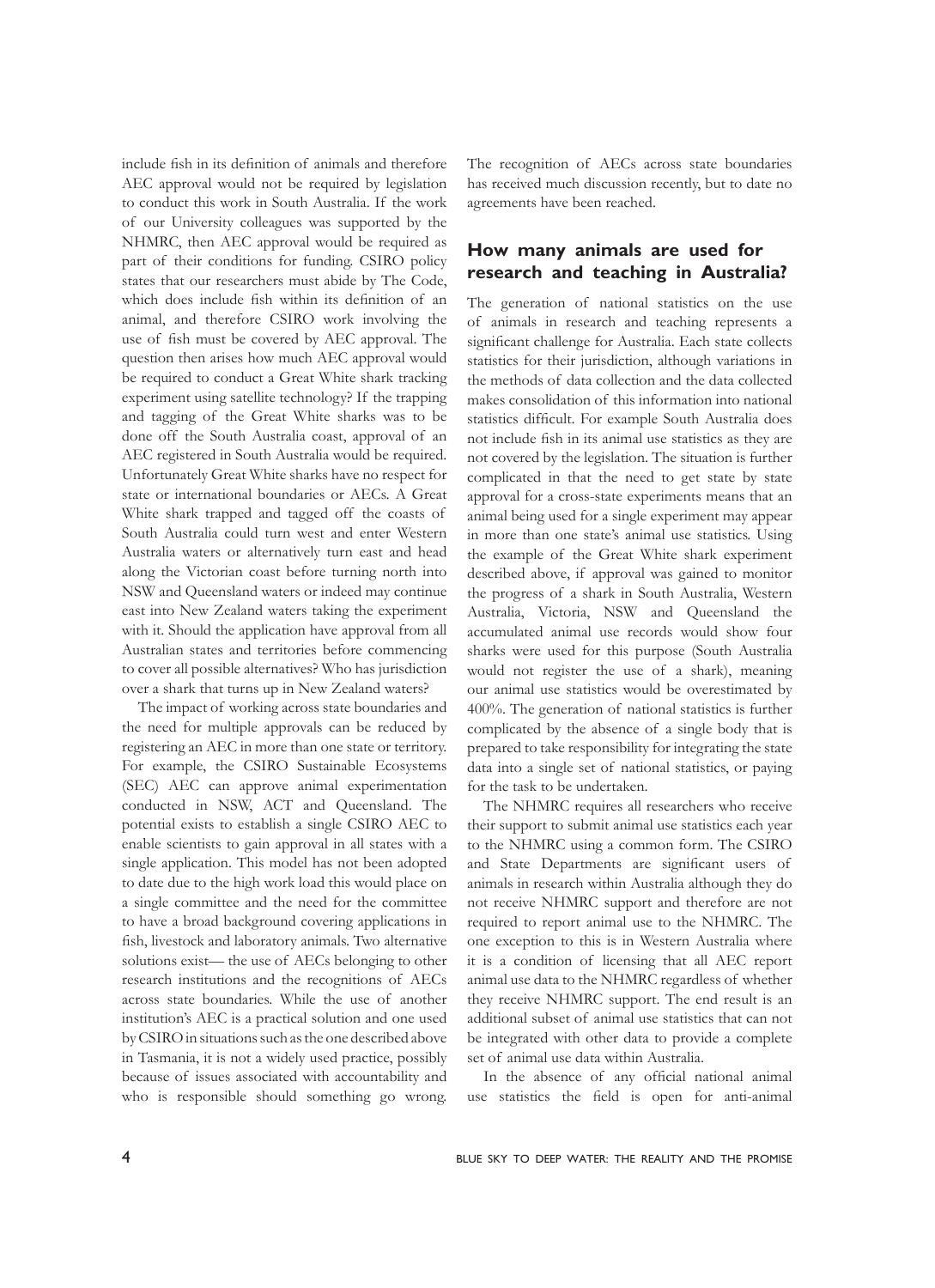experimentation organisations to fill the void. Their statistics are often based on partial data gained through freedom of information exercises that may be interpreted to support a self-interested agenda. The development of a set of standardised national animal use statistics needs to be a high priority for legislators and researchers alike.

## **When is an animal being used in research?**

CSIRO's Division of Livestock Industries (CLI) has three properties that are used both for commercial production and research. In addition CLI works in collaboration with a number of commercial properties sourcing livestock and biological samples. It is relatively easy to distinguish the animals used in mainstream research such as those used in nutritional studies in animal houses or those used in vaccine evaluations. The challenge arises where non-invasive techniques are used to obtain samples from livestock on commercial properties. For example, one of the projects conducted at our Armidale laboratory looks at worm burdens in sheep. If staff visit a property to collect fecal material from a paddock, have the animals that graze the paddock been used in the experiment? Like most working sheep properties, dogs are used to round up sheep on our Armidale property. At our Armidale laboratories we also look at the level of stress induced in animals as a result of standard husbandry practices such as mulesing. Sheep rounded up by our farm dog provide an interesting comparison between farm procedures that are considered of low stress versus those that are considered high stress. When a farm dog is used to round up sheep for our low stress benchmark, should it be covered by an AEC approval even though it is just another day in a working dog's life?

#### **Teaching and training**

CSIRO's Australian Animal Health Laboratory (AAHL) is a high containment laboratory designed to play a key role in the diagnosis and prevention of exotic disease outbreaks in Australia such as equine and avian influenza. As part of its preventative role AAHL conducts training courses for Australian and overseas veterinarians in the diagnosis and recognition of exotic animal diseases. The courses are run on a

semi-repetitive basis and involve the infection of animals with viral agents. The AAHL AEC would like to replace the use of animals with a series of videos furthering their work on the implementation on the Three Rs. The question currently remains on the quality and impact of this type of training and whether it will provide equivalent training to those who have experienced the diseases first hand?

A number of Australian universities are facing equivalent challenges to those of the AAHL with the use of animals in undergraduate practical classes. In some Australian universities it is possible for undergraduate students who object to the use of animals in teaching to obtain accreditation in a course using videos and various other teaching aids in place of animal experimentation. This then raises the question: if one student can graduate from the course without using animals, why are any students using animals in the course as it would appear that the use of animals in that course is not required to convey the required teaching outcomes? This reasoning is based on two assumptions: first, that the course is only designed to convey facts and figures and not to provide students with a deeper learning experience of what a career in science involves; and second, that it does not take into account the broad and diverse range of occupations that science graduates enter into post-University. A student entering a career in science patent law will require a different educational experience than a graduate who is planning a career in the evaluation and registration of new cancer drugs, though both may opt to take first year biology courses.

### **Pushing the boundaries: when the AEC wants to go the next step**

Although the Code and state legislation outline the minimum requirements for the use of animals in research and teaching, there is scope to go beyond those requirements. CSIRO is Australia's national research agency and the general public has an expectation that our AEC members and staff will operate using "best practice" models. The AECs must balance their desire to move the boundaries forward with the practical needs of researchers to achieve the goals of their experiments in a cost-effective manner. The Three Rs need to be taken in context where the drive to reduce animals numbers, to reduce the impact of the experiment on the animal and to find